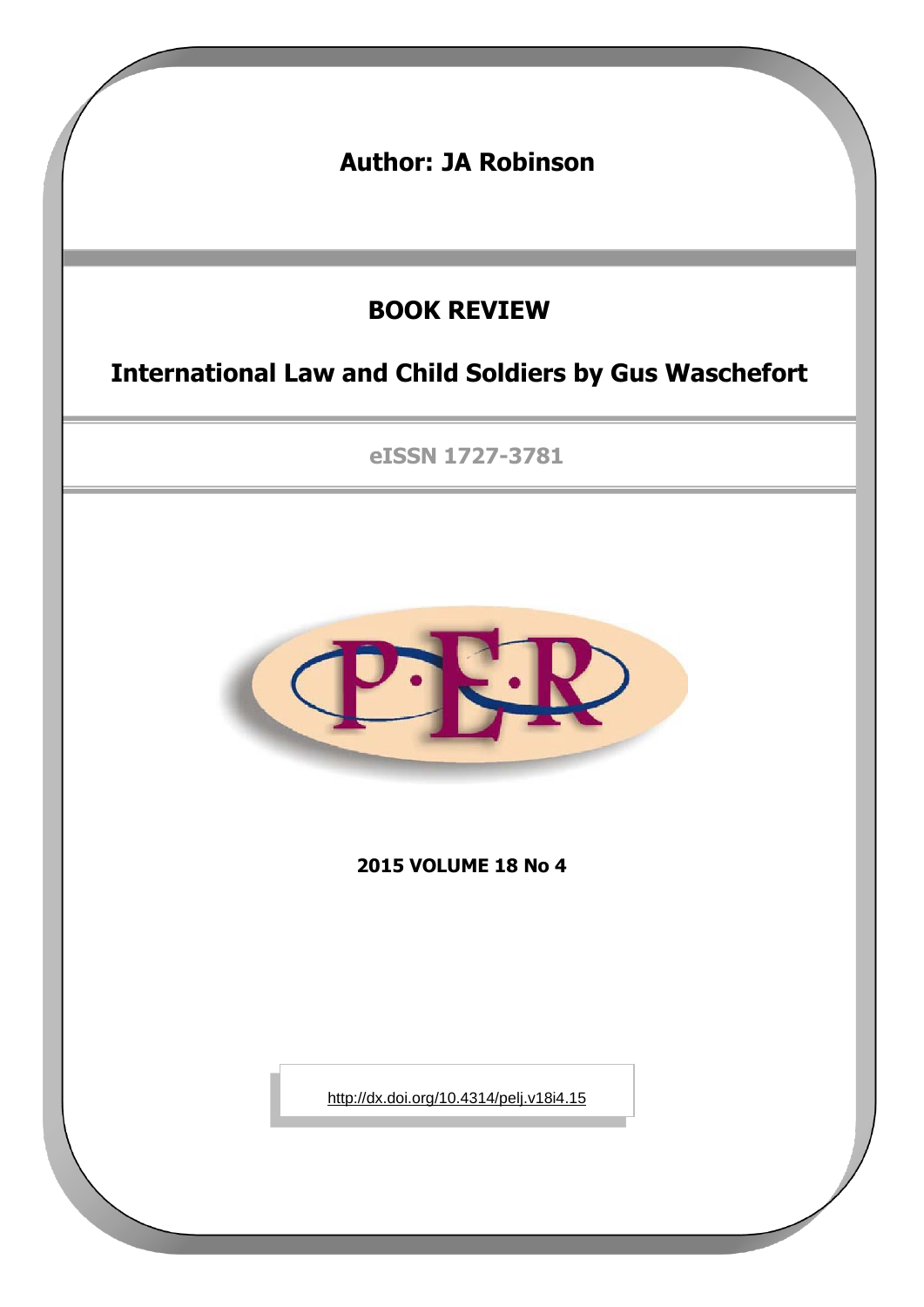-

## **BOOK REVIEW**

## **International Law and Child Soldiers by Gus Waschefort<sup>1</sup>**

## **JA Robinson**

Long gone are the days that the law pertaining to children essentially dealt with the position of children within the parent-child relationship. On the contrary it has become a highly specialised legal discipline in which international and regional conventions progressively establish norms and standards to be adhered to. This book by Waschefort, the 53<sup>rd</sup> volume in the series *Studies in International Law*, bears ample testimony to this. It reviews all of the international instruments containing proscriptive norms to prohibit the use and recruitment of child soldiers. It commences with an analysis of the current state of child soldiering internationally, after which relevant international instruments are comprehensively discussed with a clear focus on the question of whether or not the prohibitive norms are optimally enforced  $-$  are they capable of better enforcement?

The author adopts an "issues-based approach" in terms of which no specific regime of law, for instance International Humanitarian Law, is considered dominant. He assesses universal and regional human rights law together with International Human Rights Law and International Criminal Law to establish a mutually reinforcing web of protection for children. He also critically assesses the international judicial, quasijudicial and non-judicial entities most relevant to child soldier prevention. He argues that the effective implementation of child soldier prohibitive norms does not require fundamental changes to any entity or functionary engaged in such prevention. In fact, what is required according to the author is the constant reassessment and refinement of all such entities and functionaries. The conclusions which are reached are ultimately tested against the background of a comprehensive case study on the use and recruitment of child soldiers in the Democratic Republic of the Congo.

<sup>&</sup>lt;sup>1</sup> C A Waschefort *International Law and Child Soldiers* (Hart Publishing Oxford 2015).

<sup>\*</sup> JA (Robbie) Robinson. B Iur LLB (PU for CHE) LLM (NWU) LLD (PU for CHE). Professor in the Faculty of Law, North-West University (Potchefstroom). Email: robbie.robinson@nwu.ac.za.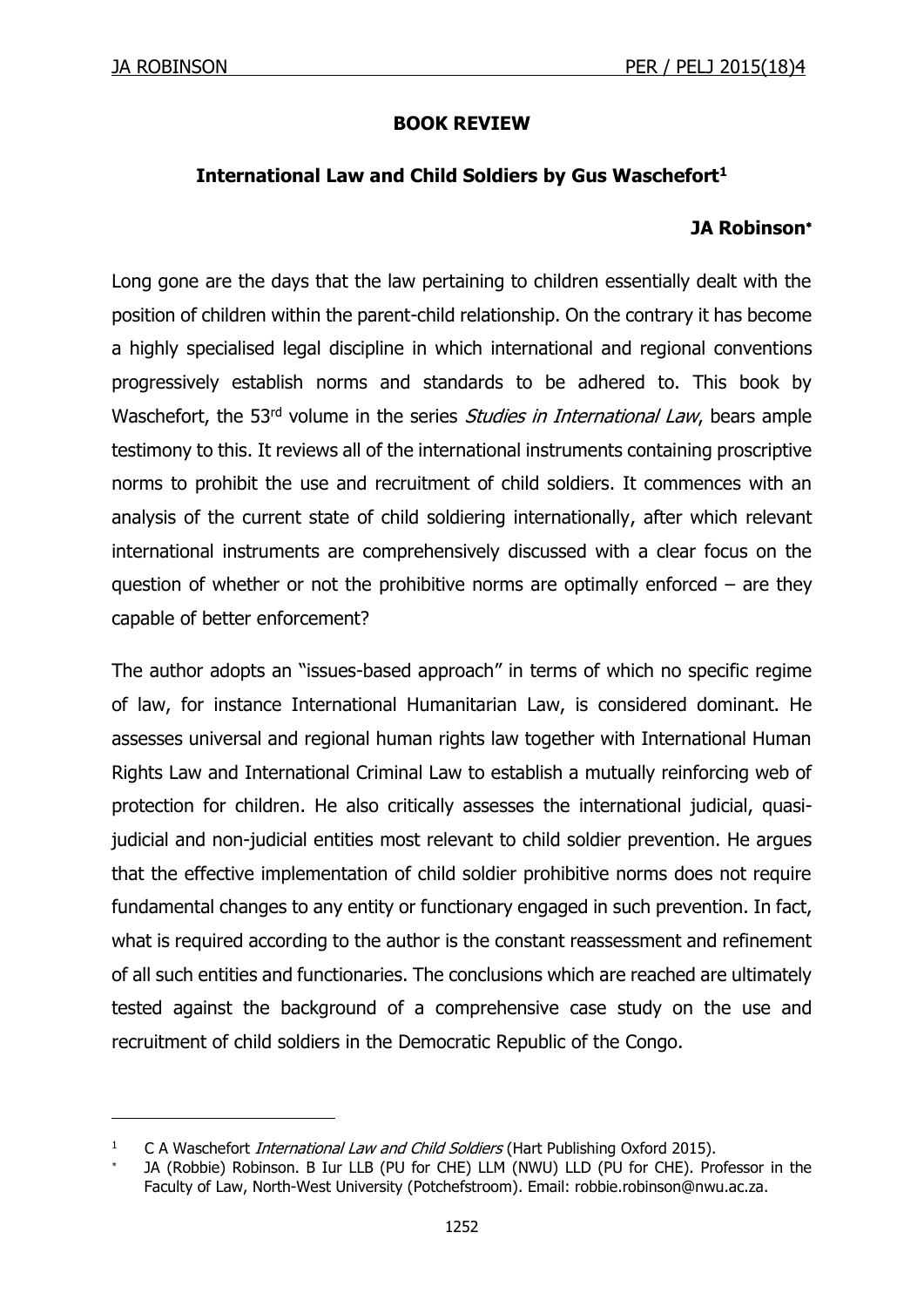International Law and Child Soldiers is to be welcomed as a timely contribution to the evaluation of the various international instruments containing proscriptive norms that aim to eradicate the use and recruitment of child soldiers. Chapter One illustrates that uncertainty exists regarding the use and recruitment of child soldiers – what should the parameters of such prohibition be? In Chapter Two the distribution, use and causes of child soldiering in armed conflict currently are discussed. Qua social reality, the distribution of child soldiers is of particular importance to the prevention of child soldiering, in the sense that reliance is placed on international machinery on a geospecific basis. In similar vein the author illustrates that the capacity in which child soldiers are used also applies to the prevention of child soldiering, as different legal instruments prohibit only specific degrees of such participation in armed conflict. Of particular relevance is the argument conveyed by the author that the root causes for child soldiering must be understood because such understanding allows for the identification of strategies aimed at the prevention of child soldiering.

Chapters Three and Four comprise a discussion of child soldiering in the context of International Humanitarian Law and International Human Rights Law. More particularly, an analysis of the relationship between these two disciplines is provided. This relation, the author emphatically argues, is of specific importance in the context of the prevention of child soldiering, as there is probably a larger degree of overlap between the prohibitive norms of the International Humanitarian Law and International Human Rights Law in this regard than in any other proscribed conduct. He points out in Chapter Four that substantive norms prohibiting child soldiering display certain weaknesses, but suggests that customary international law may present an avenue through which child soldier prevention can be further refined.

Chapter Five is directed at the war crime of the use and recruitment of child soldiers. Particular attention is paid to an analysis of this war crime as formulated under the Rome Statute and the scope for prosecution by the International Criminal Court. An interesting argument is further developed for the Court as a deterrent to the use and recruitment of child soldiers. Little attention is paid to the criminal responsibility of child soldiers. This is to be expected, though, as the focus of the book is indeed aimed at the effectiveness of international instruments.

1253